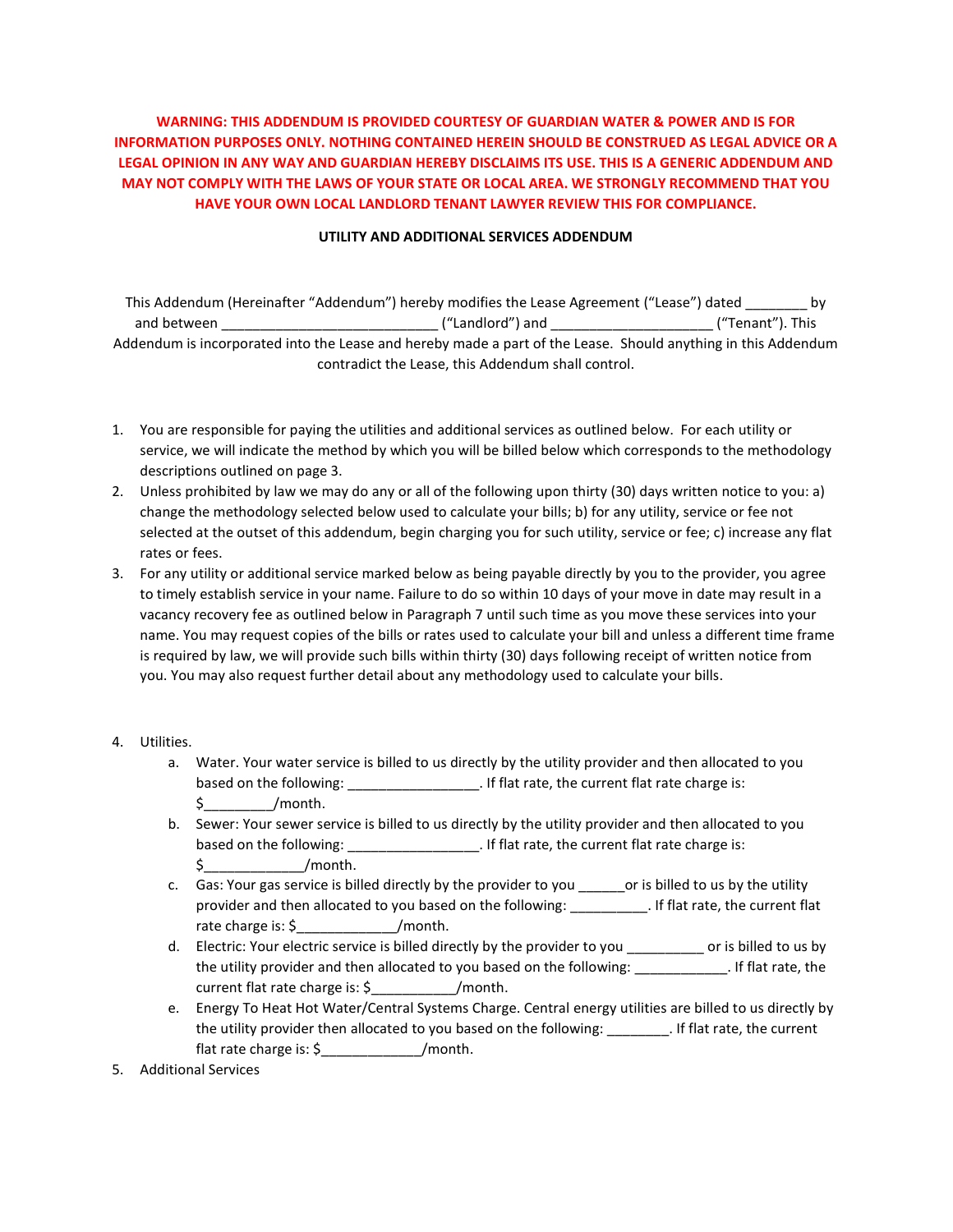- a. Trash: Your trash service is billed directly to us by the service provider and then allocated to you based on the following:  $\qquad \qquad$  . If flat rate, the current flat rate charge is:  $\zeta$  /month.
- b. Stormwater: Your stormwater service is billed directly to us by the service provider and then allocated to you based on the following: \_\_\_\_\_\_\_\_\_\_. If flat rate, the current flat rate charge is:  $\sin\theta$  /month.
- c. Valet Trash: If applicable, you will be charged a flat rate per month of \$\_\_\_\_\_\_\_\_ for valet trash service.
- d. Convergent Bill: If applicable, we may prepare a convergent bill that may contain (but is not limited to) monthly rent charges, space rent, garage rent, utility and additional services referenced above.
- e. Other service or services as described:
- 6. Due Dates, Late Payments and Fees. Bills for utilities and additional services above are due on receipt unless another due date is required by law, in which case they are due within the period permitted by law. When not received within 15 days of the due date, your bill will be considered late, and you may be assessed a late fee as described below. Additionally, unless prohibited by law, all charges are considered to be additional rent and will be applied first to non-rent charges and then rent. Nonpayment or late payment of utilities constitute a breach of your lease agreement and all legal or equitable remedies available to us may be exercised up to and including eviction. You agree that you will be charged the following fees:

\_\_\_\_\_\_\_\_\_\_\_\_\_\_\_\_\_\_\_\_\_\_\_\_\_\_\_\_\_\_\_\_\_\_\_\_\_\_\_\_\_\_\_\_\_\_\_\_\_\_\_\_\_\_\_\_\_\_\_\_\_\_\_\_\_\_\_\_\_\_\_

| One Time New Account Fee                 |  |
|------------------------------------------|--|
| Monthly Billing Service Fee              |  |
| Late Fee                                 |  |
| One Time Final Bill Fee                  |  |
| Monthly Convergent Bill Fee              |  |
| Alternate Payment Method Convenience Fee |  |
| Vacancy Recovery Fee                     |  |

- 8. Common Area Deductions and Common Usage. At the Landlord's option or where required by law, the Landlord may deduct a portion of the bills they receive to account for common area usage before allocating them to you under the formulas outlined below. You agree that use of any allocation method described in numbers 3-8 below, are a reasonable approximation of your utility consumption but are just an estimate. You further understand and agree that it is difficult to determine an exact percentage attributable to common areas and that you may be paying a portion of common area utility consumption.
- 9. Estimations, Final Bills and Underbilling. From time-to-time it may be necessary to estimate the charges on your bill. When this occurs, the Landlord or its billing provider will endeavor to mark such bills as an estimate. Upon your move out, you will be issued a final bill which will be based on an estimate of your prior usage. You are responsible for all utility and additional services charges during the entire time you occupy your unit. If the Landlord underbills you for any reason, you are responsible for any such charges. The Landlord may choose to (but is not required to) break up the underbilled amounts into payments over a period of time.
- 10. All other terms and conditions of your Lease remain in full force and effect.

Tenant agrees to the terms above and acknowledges reading and understanding this Addendum. Dated this \_\_\_\_\_\_\_day of \_\_\_\_\_\_\_\_\_\_\_\_\_\_\_\_\_\_\_\_\_\_\_\_\_\_\_\_\_\_\_\_.

Tenant

Landlord/Agent for Landlord

 $\overline{\phantom{a}}$  , where  $\overline{\phantom{a}}$ 

 $\overline{\phantom{a}}$  , where  $\overline{\phantom{a}}$